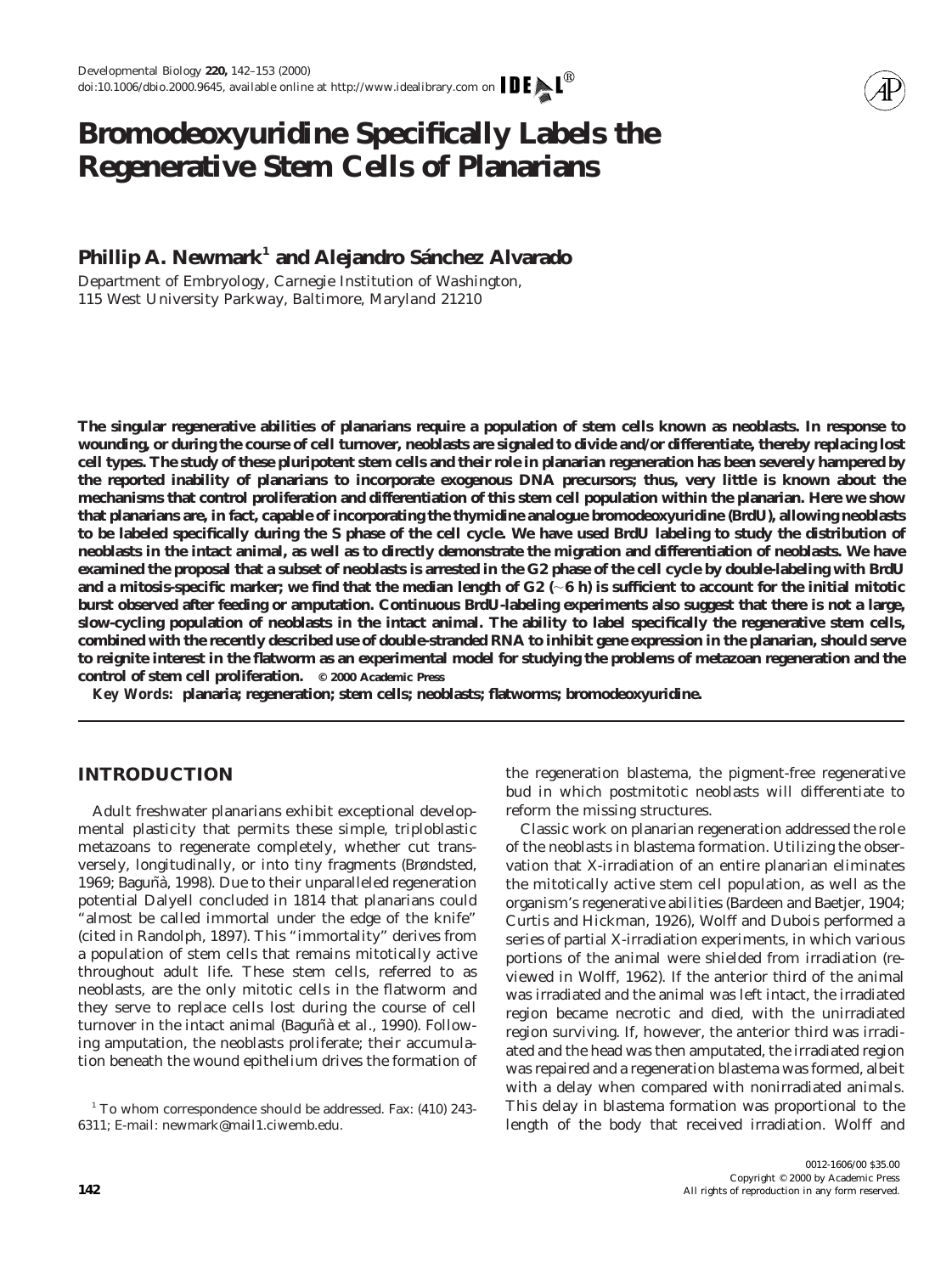Dubois interpreted this delay to reflect the distance that neoblasts had to migrate through the irradiated region in order to reach the wound; wounding somehow served to stimulate this long-range migration and the proliferation of neoblasts. Histological methods and grafts using [<sup>3</sup>H]UTPlabeled unirradiated tissues were used to confirm the repopulation of the irradiated region by neoblasts (reviewed in Lender, 1962; Lender and Gabriel, 1965).

Saló and Baguñà (1985, 1989) reexamined the issue of neoblast migration using chromosomal markers to distinguish between host- and graft-derived neoblasts. They concluded that movement of neoblasts far from the wound was not directed toward the wound, but was rather a nondirected spreading due ". . .to random movements occurring during and/or after cell division" (Saló and Baguñà, 1985). Subsequent experiments placed the grafted tissue closer to the amputation site and revealed that cells within 500  $\mu$ m of the wound move two to three times more rapidly than cells farther from the wound (Saló and Baguñà, 1989).

The mechanism by which the wound signals the proliferation and directed movement of the neoblasts is not known, but there is an early mitotic peak that occurs in the initial 5–12 h of regeneration (Baguñà, 1976b; Saló and Baguñà, 1984). A similar peak is seen in intact animals following feeding (Baguñà, 1974; Baguñà, 1976a). These early mitotic peaks have been interpreted to reflect the existence of a large population of neoblasts in the G2 phase of the cell cycle, awaiting the appropriate signal to undergo division (Baguñà, 1974; Baguñà, 1976a,b; Saló and Baguñà, 1984). This observation has led to the suggestion that G2-arrested neoblasts represent the true stem cells, whereas the remainder of the neoblasts are already fated to give rise to specific differentiated cell types (Baguñà et al., 1990).

Such potential heterogeneity of the neoblast population is important when one considers that injection of cell fractions highly enriched in neoblasts can rescue both the regenerative abilities and the long-term viability of lethally irradiated planarians (Baguñà et al., 1989). Furthermore, injection of neoblasts from the sexual strain of *Schmidtea mediterranea* was capable of transforming lethally irradiated asexual individuals to a sexual mode of reproduction (Baguñà *et al.,* 1989). Thus, neoblasts (or a subset thereof) can apparently give rise to all cell types in the planarian, including the germ line, confirming earlier cytological work (reviewed in Lender, 1962; Fedecka-Bruner, 1965). Whether all neoblasts, or only a subset of them, retain their pluripotentiality is still an open question.

Analysis of this fascinating cell type and its role in regeneration has been hampered by the lack of neoblastspecific markers; thus, the original reports of neoblast localization and migration relied on rather general histochemical stains (Pedersen, 1959; Lender and Gabriel, 1960). As the only mitotic cell population in the planarian, neoblasts should be specifically labeled by exogenous DNA precursors during the S phase of the cell cycle. However, numerous reports in the literature concern the inability of

planarians to incorporate (or take up) exogenous thymidine (Best *et al.,* 1965; Coward *et al.,* 1970; Martelly *et al.,* 1981); as recently as last year Kato *et al.* (1999) mentioned their inability to use bromodeoxyuridine to label proliferating cells in planarians. Thus, many workers have relied on much less specific methods for marking neoblasts. The inability to label planarians with exogenous DNA precursors has precluded careful analyses of the planarian cell cycle and led numerous investigators to abandon altogether their studies of planaria.

We have reexplored this issue and found that planarian cells are, in fact, capable of incorporating the thymidine analog bromodeoxyuridine (BrdU) (Gratzner, 1982). Here, we have used BrdU labeling to study the distribution, migration, and differentiation of neoblasts. We have also determined the length of the G2 phase by using BrdU labeling in combination with detection of a mitosis-specific marker (anti-phospho-histone H3; Hendzel *et al.,* 1997). Finally, continuous BrdU labeling has been used to examine the proposal that a subset of neoblasts are arrested in G2 (Baguñà, 1974; Baguñà, 1976a,b; Saló and Baguñà, 1984). Our results suggest that (i) the length of G2 suffices to explain the initial proliferative burst following feeding and amputation and (ii) there is not a large population of neoblasts arrested in G2.

## **MATERIALS AND METHODS**

*Organisms.* A diploid  $(2n = 8)$ , asexual strain of *Schmidtea* (formerly *Dugesia*) *mediterranea* (Baguñà, 1973; Benazzi et al., 1975) was obtained from Barcelona, Spain. This species was maintained at room temperature (RT; 21–22°C) in dechlorinated tap water supplemented with 2 mM NaCl, 0.1 mM KCl, 0.1 mM  $MgSO<sub>4</sub>$ , 0.12 mM NaHC $O<sub>3</sub>$  and fed beef liver paste twice each week. *Girardia* (formerly *Dugesia*) *dorotocephala* and *Phagocata sp.* were obtained from Carolina Biological Supply and were maintained in dechlorinated tap water at RT. Animals were starved for 1 week prior to all labeling experiments.

*BrdU labeling.* Planarians were fed an artificial food mixture (Romero, 1987) containing BrdU (Sigma) at either 2.5 or 5 mg/ml. The BrdU was dissolved as a  $10\times$  stock in 40% EtOH. Twenty microliters was added to 80  $\mu$ l of beef liver homogenate (~250  $\mu$ l beef liver paste in  $H_2O$  to  $\sim$ 1 ml total volume; homogenized with a Kontes pestle in a 1.5-ml Eppendorf tube) and mixed well. One hundred microliters of 1% ultra-low gelling temperature agarose (Sigma A-5030) kept at 37°C was then added. Red food coloring (Durkee;  $1 \mu l$ ) was often included with the agarose to visualize ingestion of the mixture. After vortexing, the mixture was allowed to solidify on ice and fed to planarians, which commenced eating within a few minutes and finished 10–20 min later. Microinjections were performed as previously described (Sánchez Alvarado and Newmark, 1999).

*Immunofluorescent detection of BrdU.* At appropriate times following feeding or microinjection, planarians were killed in 2% HCl (30 s to 1 min) and fixed in Carnoy's for 2.5–3 h at RT. After rinsing in MeOH, fixed specimens were bleached overnight in 6%  $H<sub>2</sub>O<sub>2</sub>$  in MeOH at RT. Planarians were either stored at  $-20^{\circ}$ C in MeOH or immediately rehydrated through a MeOH/PBS+ $0.3\%$ Triton X-100 (PBTx) series (75%, 50%, 25% MeOH). Following one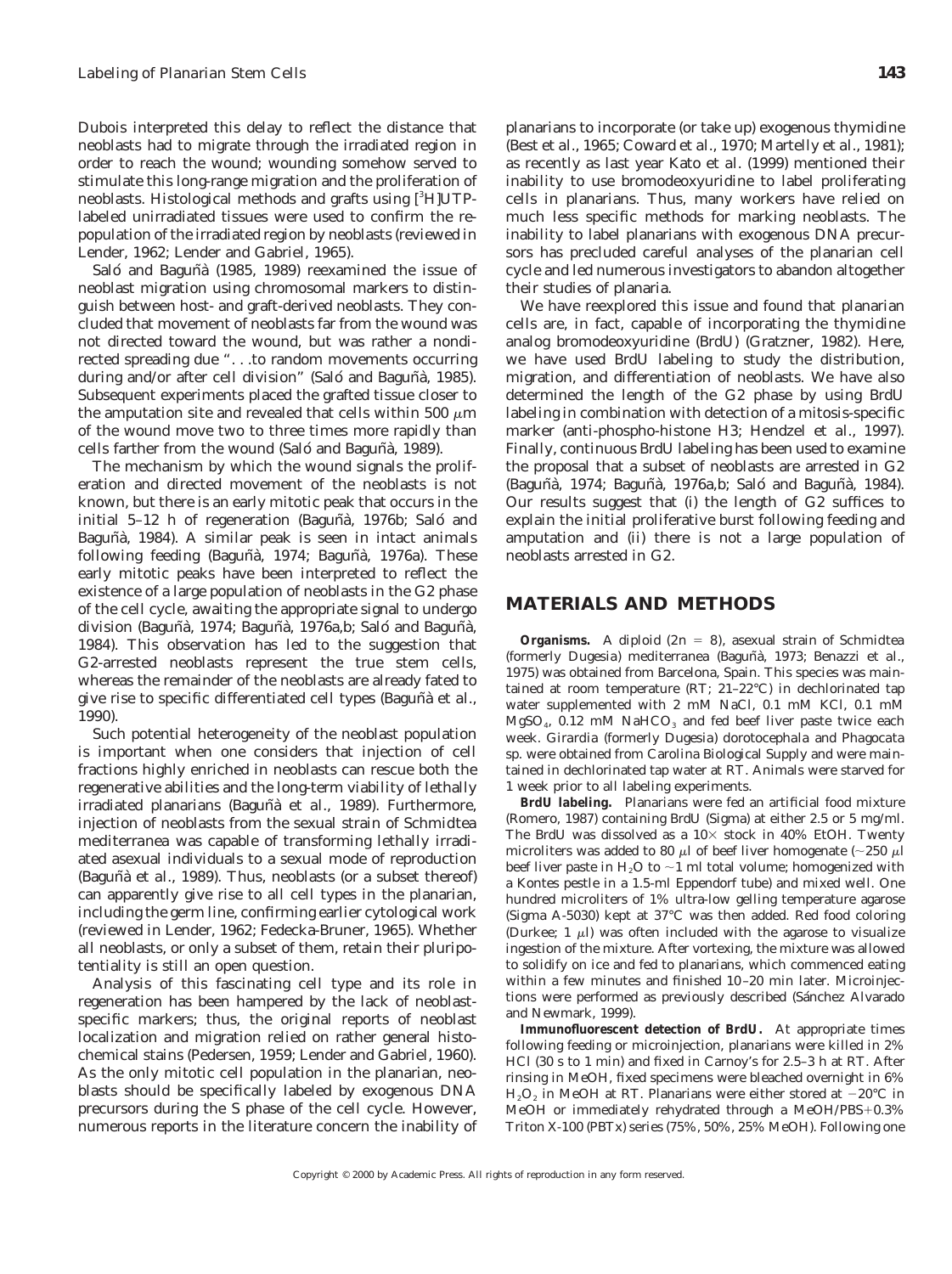5-min wash in PBTx, planarians were rinsed in 2 N HCl (in PBTx) and then incubated for 30 min in 2 N HCl in PBTx. After PBTx rinsing, planarians were washed twice for 5 min in PBTx. In some cases a 30-min treatment in 2 N HCl (in  $H_2O$ ) was followed by neutralization in 0.1 M borax (Sigma). Planarians were then blocked for  $2-4$  h in PBTx+0.25% BSA (PBTxB) at RT. Incubation in anti-BrdU was performed overnight at RT. Initial experiments reported here (Figs. 1–5) utilized an anti-BrdU monoclonal (Becton Dickinson) diluted 1:25 in PBTxB. Because of lot-to-lot variablity we subsequently switched to monoclonal G3G4 (George-Weinstein *et al.,* 1993), developed by S. J. Kaufman and obtained from the Developmental Studies Hybridoma Bank maintained by the University of Iowa (Department of Biological Sciences, Iowa City, IA 52242). For experiments utilizing G3G4, animals were blocked in  $\text{PBTx}+10\%$  nonfat dry milk and the ascites fluid was diluted 1:2000–1:4000 in the same solution including 0.02% sodium azide. Animals were washed for at least 4 h and up to 24 h in numerous changes of PBTx, with the final wash including either 0.25% BSA or 10% nonfat dry milk. Samples were incubated overnight at RT in secondary anti-mouse Alexa 488 (Molecular Probes), diluted 1:400 in  $PBTx+0.25\%$  BSA or 10% nonfat dry milk, and washed extensively in PBTx. Planarians were mounted in Vectashield (Vector Laboratories, Inc.) and examined using a Leica TCS confocal microscope.

For detection of BrdU in macerates, planarians were placed in a maceration solution (glacial acetic acid:glycerol:water (1:1:13); David, 1973) and left to dissociate at  $4^{\circ}$ C at least overnight. Samples were gently triturated with a wide bore pipet, spotted onto subbed slides (VWR SuperFrost Plus or Surgipath Snowcoat X-tra), and left to dry 12–24 h at RT. Cells were washed twice for 5 min in  $PBS+0.5\%$  Triton X-100 (PBTx(0.5)), treated for 30 min at RT in 2 N HCl and 0.5% Triton X-100, and neutralized for 1 min in 0.1 M borax. After two 5-min washes in PBTx(0.5) slides were incubated in anti-BrdU (1:2000 G3G4 in PBTx(0.5)) for 30 min at RT in a humid chamber. Following two 20-min washes in PBTx(0.5) slides were incubated in anti-mouse Alexa 488 diluted 1:100 in PBTx(0.5). Slides were washed twice for 20 min in PBTx(0.5), rinsed for 5 min in PBS, air-dried, and mounted in Vectashield containing 40 ng/ml DAPI (Sigma).

*BrdU/anti-phospho-histone H3 double-labeling.* To detect mitotic cells, a rabbit anti-phospho histone H3 antibody (anti-H3P; Hendzel *et al.,* 1997; Upstate Biotechnology) was used. Following BrdU incorporation by injection or feeding, animals were fixed and rehydrated as described above. Prior to acid denaturation, planarians were blocked and incubated overnight at RT in anti-H3P diluted 1:500 in PBTx+10% horse serum or 10% nonfat dry milk. After multiple PBTx washes (at least 8 h), samples were postfixed for 15 min at RT in 4% paraformaldehyde in PBS, washed twice in PBTx, and hydrolyzed and processed for BrdU detection as described above. Anti-rabbit Cy3 (Amersham) was diluted 1:1000 in the solution containing anti-mouse Alexa 488.

For the fraction of labeled mitoses time course (Fig. 6), 30 *S. mediterranea* individuals (4–6 mm in length) were fed an artificial food mixture containing either 2.5 or 5 mg/ml BrdU. Beginning 4 h postfeeding, five animals were fixed every 2 h and processed for anti-H3P and BrdU detection as described above. Specimens were examined by confocal microscopy using a  $20\times$  Neofluor objective. Optical sections were taken from tail regions of three to five animals per time point. BrdU/anti-H3P staining was counted on projections made from these sections. In a few cases signals were resolved by checking consecutive sections. One hundred forty to two hundred ninety mitotic cells were counted per time point.

*Continuous BrdU labeling.* To determine the time required for all neoblasts to enter S, *S. mediterranea*  $(4-6$  mm in length;  $n = 5$ per time point, totaling 35 animals) were injected every 6–8 h for 4 days with a solution of 10 mg/ml BrdU dissolved in water (prepared fresh for each injection set). Three 32-nl injections were delivered per time point per planarian. Samples were collected at the time points shown in Fig. 7. Planarians were cut into head, trunk, and tail pieces; macerated; and BrdU-detected as described above. BrdU-positive cells were counted using a  $40\times$  objective on a Zeiss Axiovert S-100 fluorescent microscope equipped with a SPOT digital camera (Diagnostic Instruments, Inc.). Fields of cells were captured under both phase-contrast and DAPI epifluorescence. All DAPI-labeled nuclei were counted and neoblasts identified based on their morphology [small ( $\sim$ 5–10  $\mu$ m) undifferentiated cells with scant cytoplasm and a prominent nucleus, often containing a distinct nucleolus, occupying most of the cell volume (Betchaku, 1967; Brøndsted, 1969; Baguñà and Romero, 1981)]. An example of a typical neoblast labeled with BrdU is seen in Fig. 3C, upper-right corner. To prevent bias, the BrdU-labeled cells were imaged only under green epifluorescence and the signals counted. The image of BrdU-labeled cells was superposed on the corresponding phase/DAPI image using Adobe Photoshop. Only cells scored independently as neoblasts and containing BrdU signal after superposition were scored as BrdU-positive neoblasts. For each time point 400–500 cells from the tail pieces of at least two different animals were counted.

## **RESULTS**

#### *Distribution of Proliferating Neoblasts in Intact Planarians as Visualized by BrdU Labeling*

We were prompted to reexplore the reported inability of planarians to incorporate exogenous thymidine analogs when examining the feeding behavior of *Phagocata* hatchlings after emergence from the egg capsule. The hatchlings emerge with their intestinal tract filled with yolk ingested during embryogenesis. When the hatchlings are fed liver paste, the yolk is "dumped" into the parenchyma (mesenchyme) as the gut fills with liver. Therefore, inclusion of BrdU in the planarians' food seemed like a reasonable approach to deliver BrdU to the mesenchymally localized neoblasts; this approach has been used to label proliferative cells in *Drosophila* larvae (Truman and Bate, 1988).

*Phagocata* hatchlings ingested an artificial food mixture containing BrdU. Twenty-three hours after feeding, BrdU incorporation was observed in a mesenchymal cell population. Labeled cells were not observed in the pharynx or in the area in front of the photoreceptors (Fig. 1A); these areas have been previously described as devoid of mitotic activity (Baguñà, 1976a). Labeled cells display BrdU signal that either occupies the entire nucleoplasm or is confined to a punctate pattern within the nucleus. The former cells likely represent BrdU incorporation during the replication of euchromatin, whereas the latter likely reflect latereplicating heterochromatin (Dej and Spradling, 1999). Maceration experiments (see below) demonstrated that the first cells incorporating BrdU were neoblasts.

To eliminate the possibility that incorporation of BrdU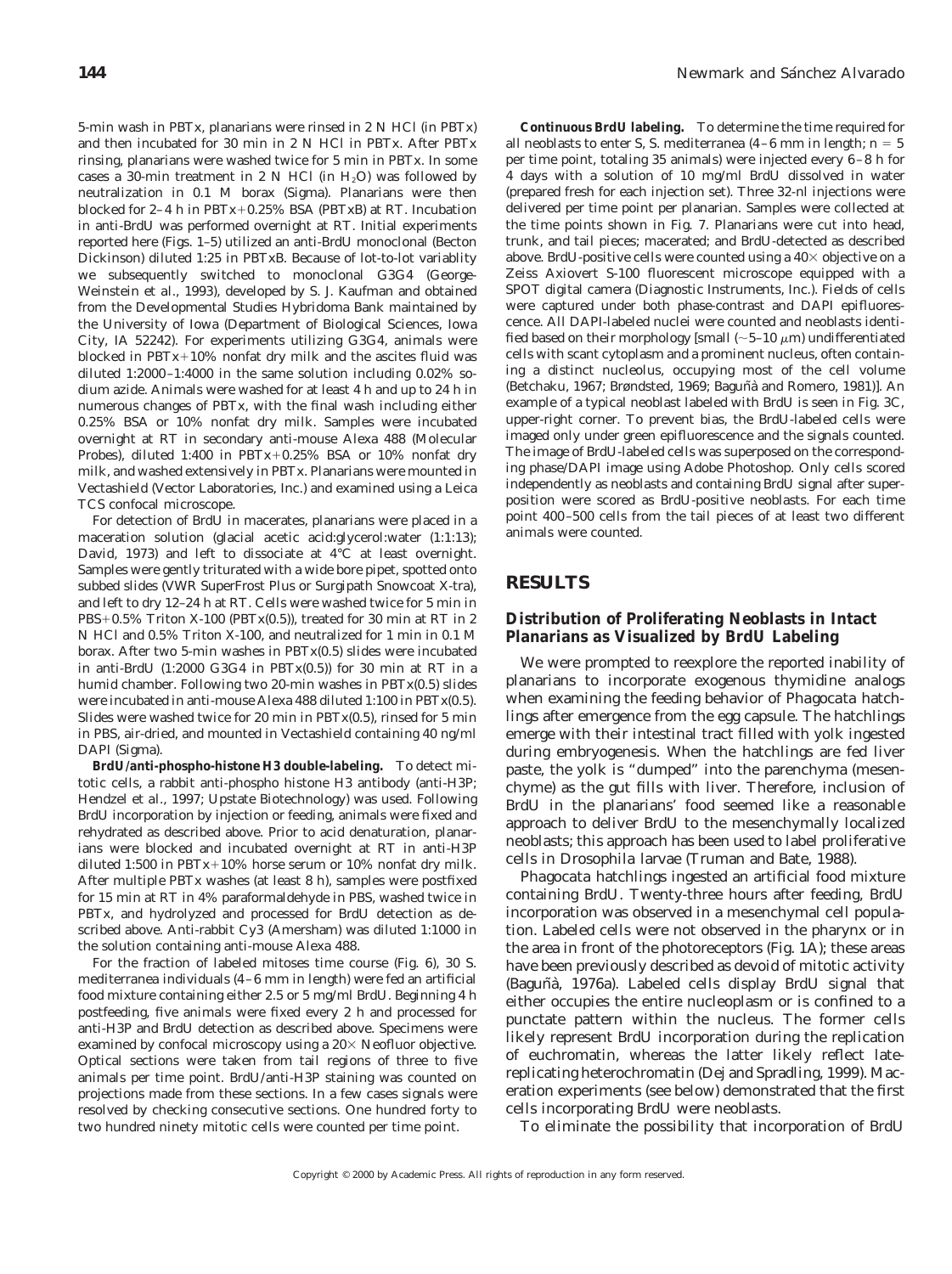was peculiar to this species of *Phagocata,* we also tested the common North American planarian *G. dorotocephala*—the subject of the earlier studies reporting the inability of planarians to incorporate [<sup>3</sup>H]thymidine (Best *et al.*, 1965; Coward *et al.,* 1970)—and the diploid, asexual strain of *S. mediterranea;* individuals of these species also incorporated BrdU (Figs. 1B and 1C). As in *Phagocata,* the cell population observed in the initial 24 h postfeeding is distributed throughout the mesenchyme (with the exception of the pharynx and the region in front of the photoreceptors). In contrast to earlier reports of neoblast distribution based on histochemical techniques (Brøndsted (1969) and references therein), we see no obvious dorsoventral asymmetry or association of BrdU-labeled cells with the ventral nerve cords; instead, this population of cells surrounds the gut (Fig. 1), from which the BrdU must have been transported.

We also explored other methods for delivering BrdU to planarians. In all three species microinjection into the mesenchyme or gut resulted in BrdU labeling indistinguishable from that observed in fed animals (data not shown). Soaking the planarians in a solution of 5 mg/ml BrdU was effective only on *Phagocata* hatchlings (data not shown); adult *Phagocata, G. dorotocephala,* and *S. mediterranea* were not labeled by this method. Addition of 5% DMSO to the BrdU solution did not result in labeling in adults or improved labeling of hatchlings. It is thus likely that differentiation of the adult epithelium contributed to the previously reported impermeability of planarians to exogenous thymidine and its analogs.

#### *Migration and Differentiation of Neoblasts*

Saló and Baguñà (1985) suggested that neoblast movement in planarians is a passive process driven by proliferation, rather than true cell migration. Because neoblasts are the only cells initially labeled by a pulse of BrdU, their movement (and differentiation) may be studied by fixing the flatworms at various times post-BrdU-labeling and detecting the incorporated analog using immunofluorescence. Due to the lack of proliferation anterior to the photoreceptors, this region provides a useful landmark for studying neoblast movement in the absence of proliferation. In all species we examined, during the initial day following a BrdU pulse, BrdU incorporation was detected only behind the photoreceptors (with the exception of a single cell that was occasionally observed anteriorly; Fig. 2A and below). In *S. mediterranea* (the focus of the remainder of this paper), within 2 days of BrdU labeling, BrdUpositive cells are observed in the region anterior to the photoreceptors (Fig. 2B), reaching the anteriormost margin of the animal, just underlying the epithelium in 4–5 days (not shown). By  $\sim$ 6 days postlabeling, BrdU-labeled, differentiated epithelial cells may be observed at the anteriormost margin of the flatworm (Fig. 2C, arrowheads). Thus, neoblasts may migrate and differentiate in a region entirely lacking in cell proliferation, arguing against proliferation as the driving force behind neoblast movement. This movement throughout the anterior region of the flatworm likely reflects physiological cell turnover, in which neoblasts are replacing dead and/or dying cells.

In dissociated cell preparations (or macerates), neoblasts are identified morphologically as small ( $\sim$ 5–10  $\mu$ m) undifferentiated cells with scant cytoplasm and a prominent nucleus (often containing a distinct nucleolus) occupying most of the cell volume (Betchaku, 1967; Brøndsted, 1969; Baguñà and Romero, 1981). Within the first 24 h following labeling, neoblasts are the only BrdU-labeled cells observed in macerated preparations (Fig. 3A). In all experiments ( $n =$ 4) in which BrdU-labeled animals were macerated  $(n = 3-4)$ animals per time point), the first morphological manifestations of BrdU-labeled neoblasts differentiating to other cell types are apparent within 35 h of BrdU labeling (5 out of 62 labeled cells (8%) in a total of 498 cells counted). Figures 3B–3D show BrdU-positive cells 48 h postlabeling. The cells indicated with arrowheads have larger cytoplasmic volumes and prominent cellular protrusions: morphological changes that are characteristic of cellular differentiation. The number of BrdU-labeled cells displaying these characteristics of differentiation increases with time (25 out of the 119 labeled cells (21%) in 550 total cells scored at 52 h, and 48 out of the 191 labeled cells (26%) in 457 total cells counted at 70 h). Because these cells have yet to attain their final differentiated form, it is not entirely clear what cell types these represent. Baguñà and Romero (1981) have reported that approximately 5% of the cells from *S. mediterranea* are unclassifiable in macerated preparations and likely represent intermediate forms of the differentiation process.

**FIG. 1.** BrdU labeling of planarians: (A) *Phagocata sp.,* (B) *Girardia dorotocephala,* (C) *Schmidtea mediterranea.* (A) and (B) were fixed 23 h and (C) was fixed 8 h after being fed 5 mg/ml BrdU and then were processed for detection of BrdU. Confocal sections were obtained from whole-mount preparations and the BrdU signal (in green) was projected and superposed upon the bright-field image (in red). Note the absence of proliferation in the regions anterior to the photoreceptors (arrowhead in (A)) and in the central pharyngeal region (indicated by ph in (A)). Animals are oriented anterior toward the top. Scale bars: (A) 150  $\mu$ m; (B) 450  $\mu$ m; (C) 300  $\mu$ m.

**FIG. 2.** Cell migration visualized by BrdU labeling. Planarians were fixed at (A) 8 h, (B) 48 h, and (C)  $\sim$  6 days postfeeding with BrdU. (A) In this magnified view of the specimen shown in Fig. 1C, only a single BrdU-positive cell is observed anterior to the photoreceptors at 8 h post-BrdU-labeling. (B) By 48 h numerous cells have moved into the region anterior to the photoreceptors. (C) At 6 days postlabeling, BrdU-labeled epithelial cells are seen (arrowheads). Confocal projections of BrdU-labeling (in green) are superposed upon bright-field images (in red). Anterior is up. Scale bars equal 50  $\mu$ m.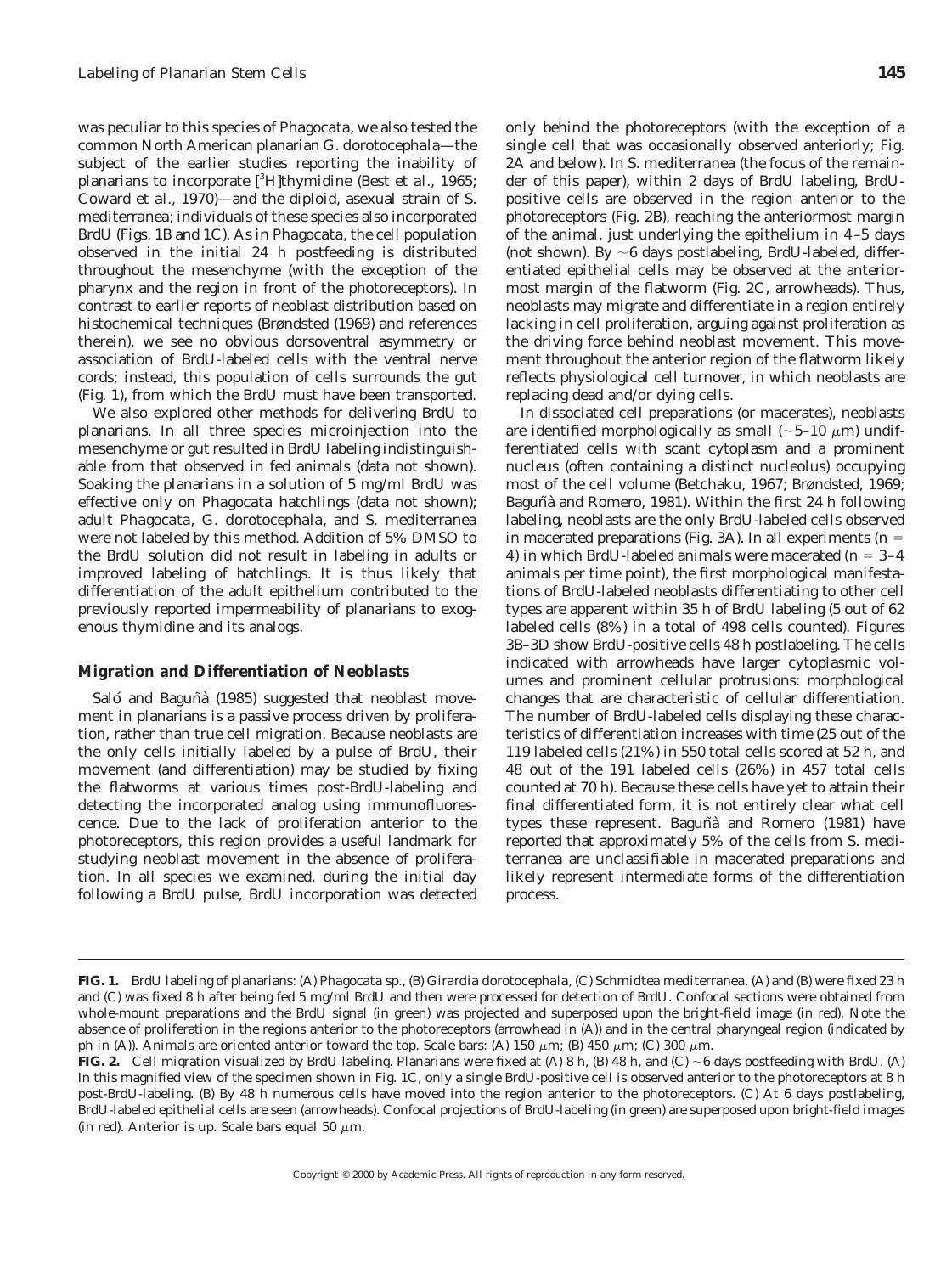

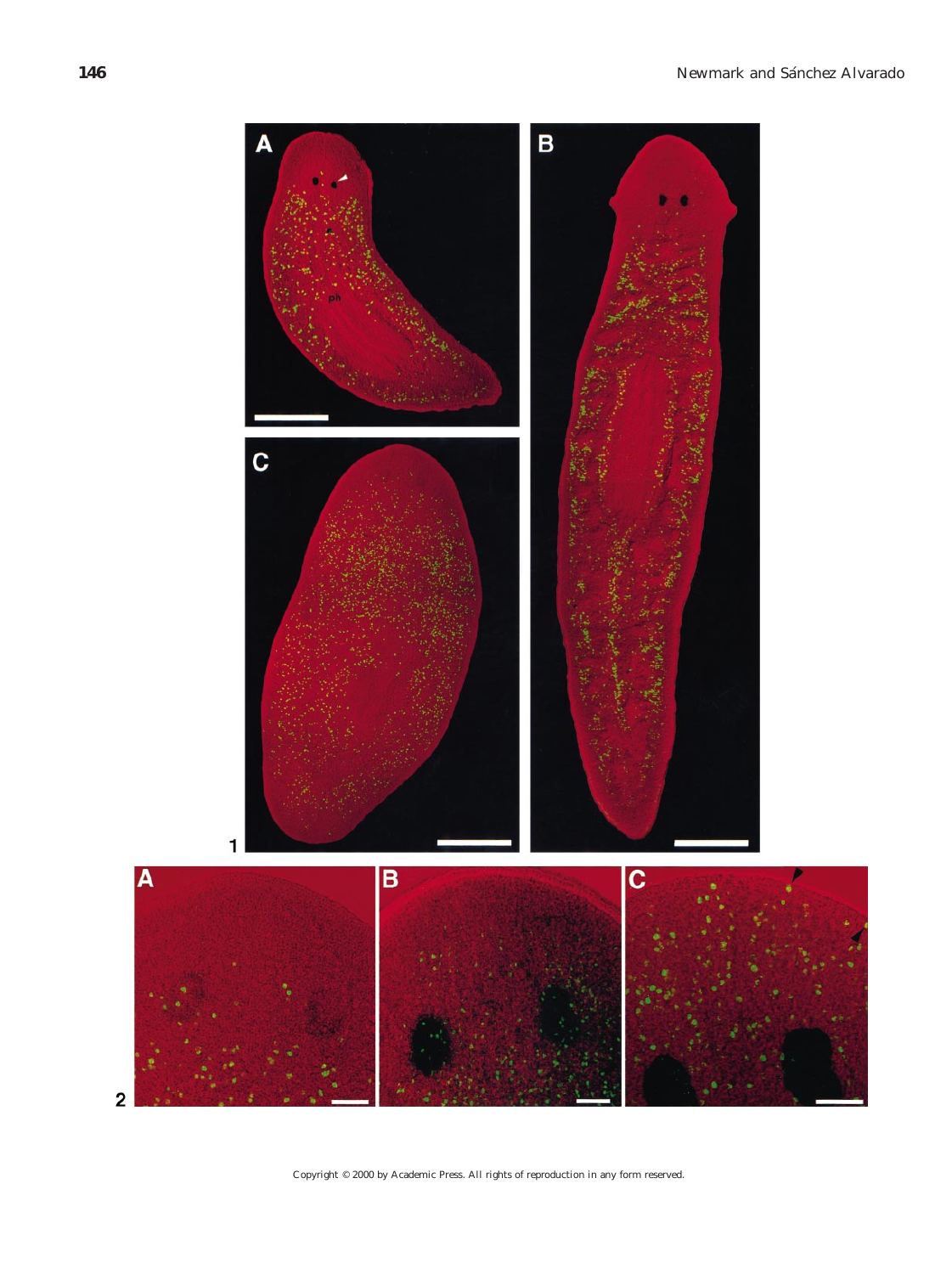4



**FIG. 3.** BrdU labeling in macerated cell preparations. Planarians were dissociated into single cells at either 17 (A) or 48 h (B–D) post-BrdU-labeling. Cells were spotted onto microscope slides and processed for detection of BrdU. Superpositions of confocal sections of BrdU signal (in green) upon the phase-contrast image (in grey). (A) Neoblasts are the only cells labeled initially by BrdU. This field shows a BrdU-labeled cell with typical neoblast morphology (Betchaku, 1967; Baguñà and Romero, 1981), a BrdU-labeled cell in telophase, and an unlabeled neoblast. (B–D) Various labeled cells in the process of differentiation 48 h post-BrdU-labeling (arrowheads). Scale bars equal 10  $\mu$ m.

**FIG. 4.** BrdU-labeled neoblasts contribute to the formation of the regeneration blastema and differentiate into blastemal epithelial cells. (A) Five-day anterior regeneration blastema resulting from amputation 17 h after initial BrdU labeling. Regenerated pigment cups of the photoreceptors are seen within the blastema. (B) A 3.5-day posterior blastema (indicated by the dashed line) resulting from amputation 18 h after BrdU labeling. Note the accumulation of labeled cells within both blastemas and the BrdU-labeled epithelial cells at their edges (arrowheads). (C) Lateral edge of a 4.5-day posterior regeneration blastema. Arrowhead indicates the blastema/stump boundary (the blastema lies below the arrowhead). Accumulation of BrdU-labeled cells within the blastema is apparent. Superpositions of confocal projections of BrdU labeling (in green) upon bright-field images (in red). Scale bars: (A, B) 100  $\mu$ m; (C) 50  $\mu$ m.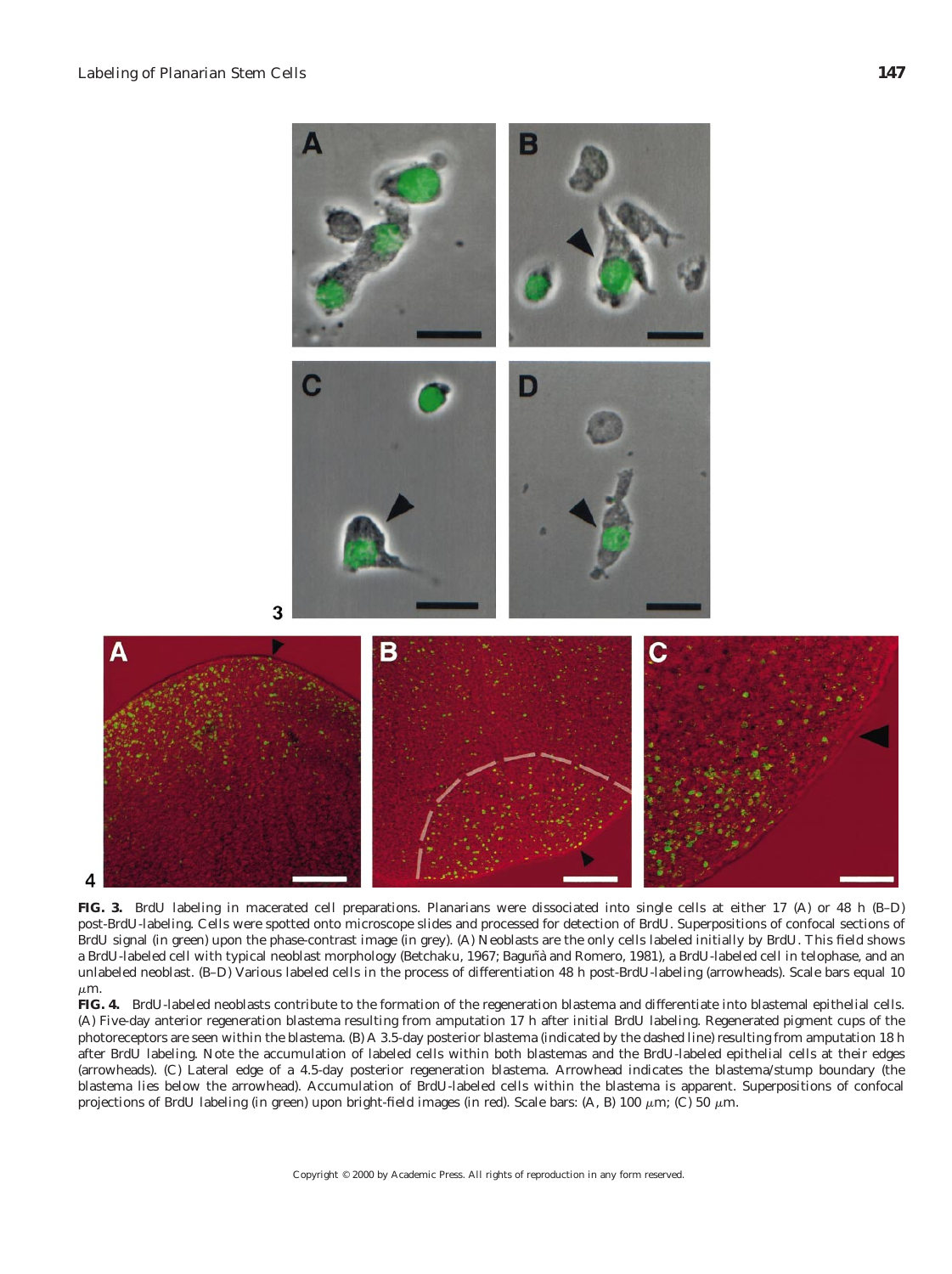#### *BrdU-Labeled Neoblasts Contribute to the Formation of the Regeneration Blastema*

Neoblast contribution to the formation of the regeneration blastema may be observed directly by labeling planarians with BrdU, transecting them at an appropriate time post-BrdU-labeling, and allowing them to regenerate. Regardless of animal size or level of transection, BrdU-labeled neoblasts were observed to contribute to the regeneration blastema. Representative animals (6–8 mm in length) are shown in Fig. 4, in which planarians were labeled with BrdU for  $\sim$ 18 h prior to amputation and cut pre- and postpharyngeally. Figures 4A and 4C show the anterior and posterior regeneration blastemas that result after a single prepharyngeal transection of the animals. Figure 4B shows a 3.5-day posterior regeneration blastema formed after cutting animals postpharyngeally. BrdU-positive cells can be seen throughout the blastemas and within the wound epithelia (arrowheads), demonstrating that BrdU-labeled neoblasts continue to proliferate and then migrate into the blastema where they can differentiate appropriately. BrdUlabeled cells are observed at a higher density in the blastema than in the stump (in Fig. 4A this difference is exaggerated by the confocal sectioning of the specimen), confirming the directed movement of neoblasts into the blastema. Figure 4C magnifies the blastema/stump boundary (indicated with arrowhead) of a 4.5-day posterior blastema; the accumulation of BrdU-labeled cells within the blastema relative to the stump area is apparent.

## *Distribution of Mitoses in Intact Planarians Visualized with Anti-phospho Histone H3 Antibodies*

Just prior to the initiation of mitosis, serine 10 (ser10) of histone H3 becomes phosphorylated throughout condensing chromatin (Hendzel *et al.,* 1997); this phosphorylation is required for proper chromosome condensation and segregation in *Tetrahymena* (Wei *et al.,* 1999). Histone H3 modification during mitosis is highly conserved; thus, antibodies generated against an H3 oligopeptide phosphorylated at ser10 recognize mitotic cells in a wide range of organisms, from *Tetrahymena* to mammals (Hendzel *et al.,* 1997; Wei *et al.,* 1998). We have used these anti-phosphohistone H3 antibodies (anti-H3P) and confocal microscopy to study the distribution of mitotic cells throughout the planarian. In agreement with the BrdU labeling results and previous studies using classical cytological techniques, mitotic cells are absent from the pharynx and the region in front of the eyes (Fig. 5A). The number of cells labeled with anti-H3P at any given time is much smaller than the number of cells labeled with BrdU, reflecting the longer time required for DNA synthesis than for mitosis (Aherne *et al.,* 1977). In approximately 25% (20/79) of the samples, we observed a single cell that is mitotically active anterior to the photoreceptors.

There appears to be no preferential localization of mitoses near the ventral nerve cords. We do, however, observe

the majority of anti-H3P-positive cells in two dorsoventral "domains" that are most easily visualized with a  $10\times$ objective under epifluorescence illumination; most mitotic cells appear to be distributed within either of two focal planes, in a rather narrow region of the dorsal or ventral parenchyma. These "domains" may be observed by optically sectioning along the *xz* axis using the confocal microscope (Fig. 5B, arrowheads). When observing specimens double-labeled with anti-H3P and BrdU, the mitotic cells (in red) are largely confined to these dorsal/ventral domains (although they are also visible within more internal regions of the parenchyma), whereas the S-phase neoblasts (in green) are found scattered throughout the entire parenchyma (Fig. 5B). This observation suggests that prior to the M phase, cells migrate to these regions of the parenchyma, where they undergo division. Given that neoblasts ultimately give rise to all differentiated cell types thoughout the animal, the distribution of mitotic cells also argues against proliferation as the driving force behind the movement of neoblasts within the planarian.

## *Length of G2 Determined with BrdU and Anti-phospho-H3 Double Labeling*

In planarians, a rapid burst of proliferation is detectable in the initial  $5-12$  h postamputation or feeding (Baguñà, 1974; Baguñà, 1976a,b; Saló and Baguñà, 1984). These authors have suggested that this rapid proliferative response is the result of a neoblast population that is arrested in G2. Double-labeling neoblasts with BrdU and the anti-H3P mitotic marker provides a direct method for testing the hypothesis that the initial mitotic peak is due to G2 arrested cells and also allows us to measure the length of G2. If the initial mitotic peak is due to G2-arrested neoblasts that have already traversed S, then the mitotic cells observed in the initial 12 h after BrdU feeding should not be double-labeled with BrdU. Furthermore, the earliest appearance of BrdU-labeled mitotic cells will define the minimum length of G2.

Four hours after BrdU feeding,  $\sim$ 2% of the mitotic cells are labeled with BrdU (Fig.  $6A$ ;  $n = 211$  mitoses counted in 3 planarians). As early as 6 h postfeeding,  $\sim$ 30% of the mitotic cells are labeled with BrdU ( $n = 143$  mitoses; 3 planarians) and by 12 h  $\sim$ 96% of the mitotic cells are labeled with BrdU (Fig.  $6C$ ;  $n = 171$  mitoses; 4 planarians). When the percentage of BrdU-labeled mitoses is plotted against time, the resulting fraction of labeled mitoses (FLM) curve (Fig. 6C) allows one to calculate the median length of G2 (Aherne *et al.,* 1977). From this curve, 50% of the mitoses are labeled at  $\sim$ 7 h. Given that we have not been able to detect BrdU labeling in the first hour postfeeding (data not shown), it seems likely that the minimum time required for BrdU to be transported from the gastrodermal cells to the neoblasts is about 1 h. Thus, we estimate that the median length of G2 is  $\sim$ 6 h, with a minimum length of  $\sim$ 4 h. Therefore, a G2-arrested population need not be invoked, since the length of G2 suffices to explain the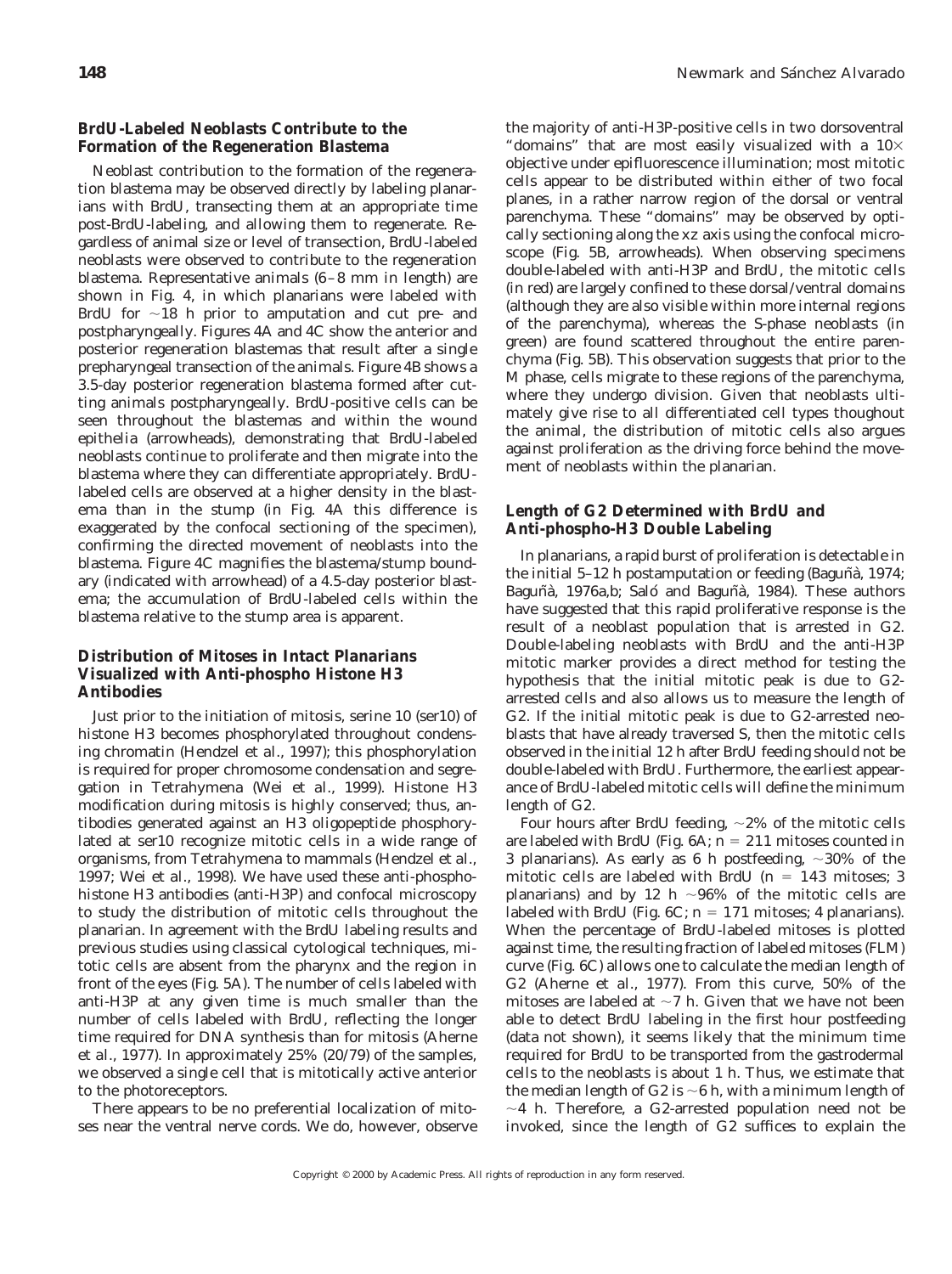initial proliferative activity observed after feeding (Baguñà, 1974). Furthermore, if 16–20% of all neoblasts were arrested in G2 (Saló and Baguñà, 1984) the maximal percentage of mitotic cells labeled with BrdU should reflect this population. Thus, only  $\sim$ 80% of the mitotic cells would be labeled with BrdU at the time of maximal labeling. The observation that  $\sim$ 96% of the mitotic cells can be labeled 12 h after feeding suggests that a large population of G2-arrested neoblasts is not likely to exist in *S. mediterranea.*

#### *Continuous BrdU Labeling*

To examine more directly whether there is a G2-arrested neoblast population, we performed a continuous BrdUlabeling experiment, which allows the determination of the rate at which any given cell type enters the cell cycle (Aherne *et al.,* 1977; Cheshier *et al.,* 1999). Because only neoblasts undergo mitosis in planarians, continuous labeling experiments permit a delineation of the proliferative kinetics of these stem cells. If there were a slow-cycling or dormant subset of neoblasts, one would expect that after many days of continuous labeling less than 100% of the neoblasts would be labeled with BrdU; the percentage of unlabeled neoblasts would reflect the percentage of this slow-cycling subpopulation (Aherne *et al.,* 1977).

Therefore, we performed a continuous labeling experiment in which animals were injected with BrdU every 6–8 h for 4 days. At appropriate time points, the specimens were macerated into individual cells and processed for BrdU detection. The results are presented in Fig. 7 and clearly show that after 3 days of continuous labeling  $\sim$ 99% of the neoblasts are labeled. These data also indicate that an average of 6% of neoblasts are labeled soon after a single injection of BrdU, suggesting that neoblasts are entering S at a relatively rapid rate. The fact that  $>99\%$  of neoblasts incorporate BrdU over a 3-day period suggests that no subpopulation of these cells remains quiescent for more than 3 days. Thus, all neoblasts appear to divide regularly and no subset appears to be slow-cycling or arrested in G2.

## **DISCUSSION**

#### *BrdU Labels Planarian Regenerative Stem Cells*

One reason that researchers abandoned the study of planarian regeneration in the late 1960s was their inability to specifically label the neoblasts with [3H]thymidine. The basis for this difficulty was likely the impermeability of the adult epidermis to thymidine analogs; newly emerged *Phagocata* hatchlings incorporated BrdU when placed in BrdU-containing water, whereas adults of the same species showed no detectable BrdU incorporation under these conditions. These results are consistent with the electron microscopic observations of Skaer (1965) showing that the thickness of the epidermis in the planarian *Polycelis tenuis* increases throughout embryogenesis and for several weeks

Many important questions relating to the planarian stem cell population and its role in regeneration and tissue renewal can now be addressed by labeling neoblasts with BrdU. For example, we have shown the differentiation of epithelial cells from BrdU-labeled neoblasts in both intact and regenerating planarians (Figs. 2 and 4). To our knowledge, this represents the first direct demonstration of specifically labeled neoblasts giving rise to a differentiated cell type. Extending these experiments using markers for other cell types will permit careful analyses of the processes of differentiation and cell turnover in planarians. Furthermore, based upon our results showing the distribution of BrdU-labeled neoblasts throughout the parenchyma (Fig. 1), the previously reported association of neoblasts with the ventral nerve cords (Brøndsted (1969) and references therein) appears to be incorrect; the histochemical procedures employed in these earlier studies may have labeled cells morphologically similar to neoblasts, but already in the process of forming neurons.

## *Neoblast Movement Is Not Driven by Cell Proliferation*

Based on the results of grafting experiments using a chromosomal translocation to distinguish graft- or hostderived neoblasts, it has been proposed that neoblast movement is the result of passive spreading driven by cell proliferation (Saló and Baguñà, 1985). Our results suggest that neoblasts are, in fact, capable of migrating. BrdU labeling of planarians initially marks neoblasts posterior to the photoreceptors. Over time, BrdU-labeled cells can be observed entering the region anterior to the photoreceptors, a region lacking cell proliferation altogether. BrdU-labeled cells move through this region, eventually giving rise to BrdU-labeled epithelial cells at the anterior tip of the flatworm. Given the absence of cell division in this region (Figs. 1 and 5A), one must conclude that neoblasts may move (i.e., actively migrate) in the absence of proliferation.

#### *The Length of G2 Is Sufficient to Explain the Early Mitotic Peaks Observed after Feeding*

We have used BrdU labeling combined with the detection of a mitotic marker (anti-H3P) to examine the proposal that a subset of G2-arrested or slow-cycling neoblasts is responsible for the burst of mitotic activity observed in the initial 5–12 h after amputation (Baguñà, 1976b; Saló and Baguñà, 1984) or feeding (Baguñà, 1974; Baguñà, 1976a). As discussed above, 50% of the mitoses are labeled with BrdU  $\sim$ 7 h postfeeding. If it takes approximately 1 h for the BrdU to be digested and transported, the median length of G2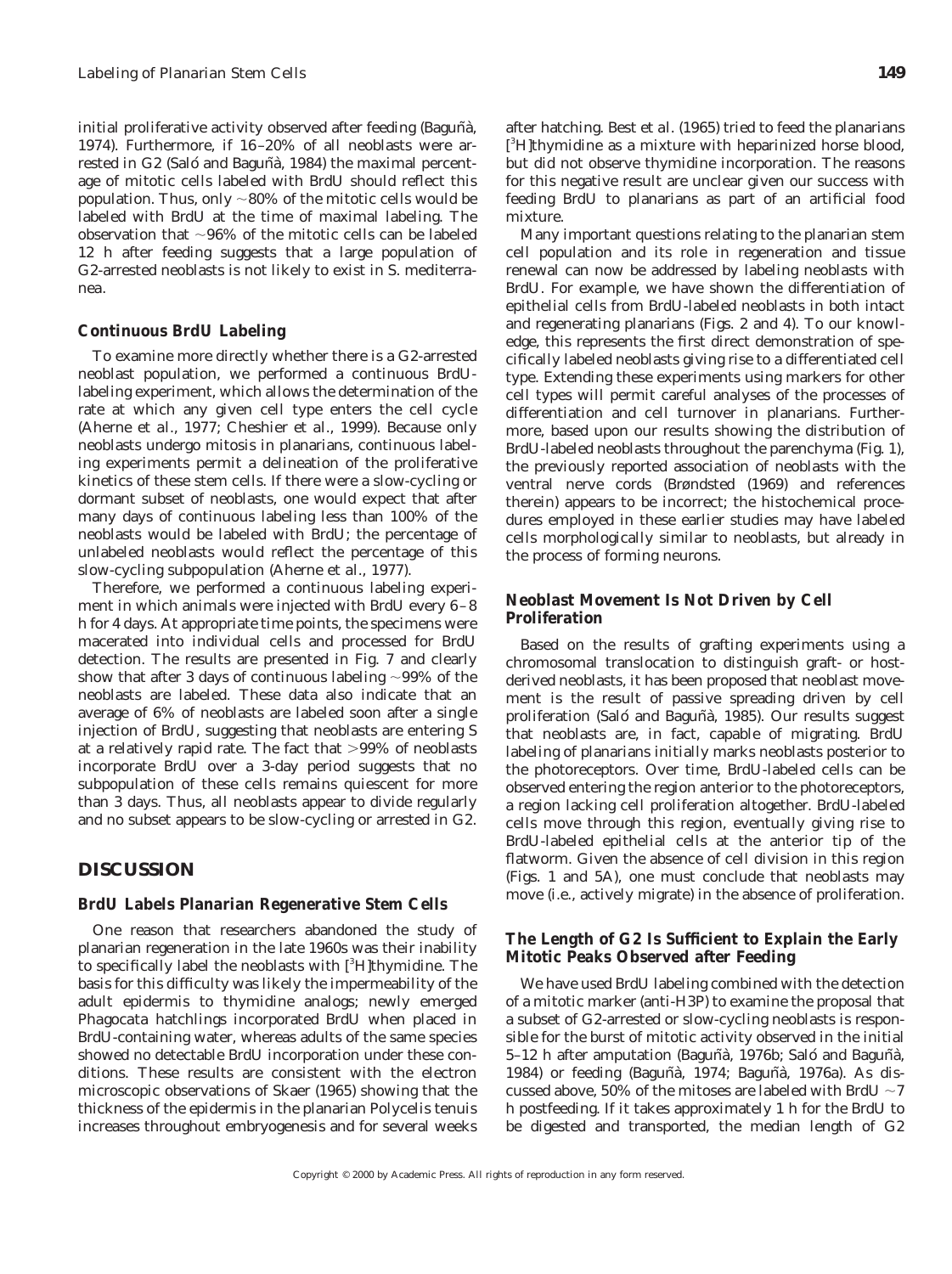





observed anterior to the photoreceptors or in the pharynx. Dorsal view, anterior up. (B) Dorsoventral "domains" of mitotic cells. Mitotic cells are shown in red and BrdU-labeled cells in green. Projection of a confocal xz series (16 sections through 64 µm) through the postpharyngeal area of a (A) Distribution of mitoses in an intact planarian detected by anti-phospho-histone H3. Confocal projections (from eight sections taken at 1.7- $\mu$ m intervals) of the fluorescent image (in red) were superposed upon a Nomarski image of the entire flatworm (in blue). Mitotic cells are not observed anterior to the photoreceptors or in the pharynx. Dorsal view, anterior up. (B) Dorsoventral "domains" of mitotic cells. Mitotic cells are mm) through the postpharyngeal area of a planarian fixed 17 h post-BrdU-labeling. Note the relative abundance of mitotic cells within two focal planes (arrowheads) and the more scattered planarian fixed 17 h post-BrdU-labeling. Note the relative abundance of mitotic cells within two focal planes (arrowheads) and the more scattered distribution of BrdU-labeled cells. The clarity of this image is reduced due to the poorer resolution of the objective lens in the z axis. Dorsal is at **FIG. 5.** (A) Distribution of mitoses in an intact planarian detected by anti-phospho-histone H3. Confocal projections (from eight sections taken mm intervals) of the fluorescent image (in red) were superposed upon a Nomarski image of the entire flatworm (in blue). Mitotic cells are not distribution of BrdU-labeled cells. The clarity of this image is reduced due to the poorer resolution of the objective lens in the *z* axis. Dorsal is at shown in red and BrdU-labeled cells in green. Projection of a confocal *xz* series (16 sections through 64 the top. Scale bars: (A)  $250 \mu m$ ; (B)  $25 \mu m$ . mm; (B) 25 the top. Scale bars: (A) 250

planarians were fixed every 2 h and processed for detection of both BrdU (in green) and anti-phospho-histone H3 (in red). Representative fields of confocal projections from tail regions of planarians fixed (A) 4 h or (B) 14 h post-BrdU-labeling. Double-labeling appears yellow. Under these fixation FIG. 6. Fraction of labeled mitoses determined by BrdU and anti-phospho-histone H3 double-labeling. Four hours postfeeding (5 mg/ml BrdU), five **FIG. 6.** Fraction of labeled mitoses determined by BrdU and anti-phospho-histone H3 double-labeling. Four hours postfeeding (5 mg/ml BrdU), five planarians were fixed every 2 h and processed for detection of both BrdU (in green) and anti-phospho-histone H3 (in red). Representative fields of conditions, the chromatin appears to swell, giving a rather diffuse pattern to the anti-phospho-histone H3 staining. Scale bar in (A) is 100  $\mu$ m. (C) Plot of the fraction of labeled mitoses vs time. Each time point represents measurements  $(\pm SD)$  from three to five planarians. Similar data were confocal projections from tail regions of planarians fixed (A) 4 h or (B) 14 h post-BrdU-labeling. Double-labeling appears yellow. Under these fixation  $\pm$ SD) from three to five planarians. Similar data were conditions, the chromatin appears to swell, giving a rather diffuse pattern to the anti-phospho-histone H3 staining. Scale bar in (A) is 100 Plot of the fraction of labeled mitoses vs time. Each time point represents measurements ( obtained in experiments using 2.5 mg/ml BrdU. obtained in experiments using 2.5 mg/ml BrdU.

5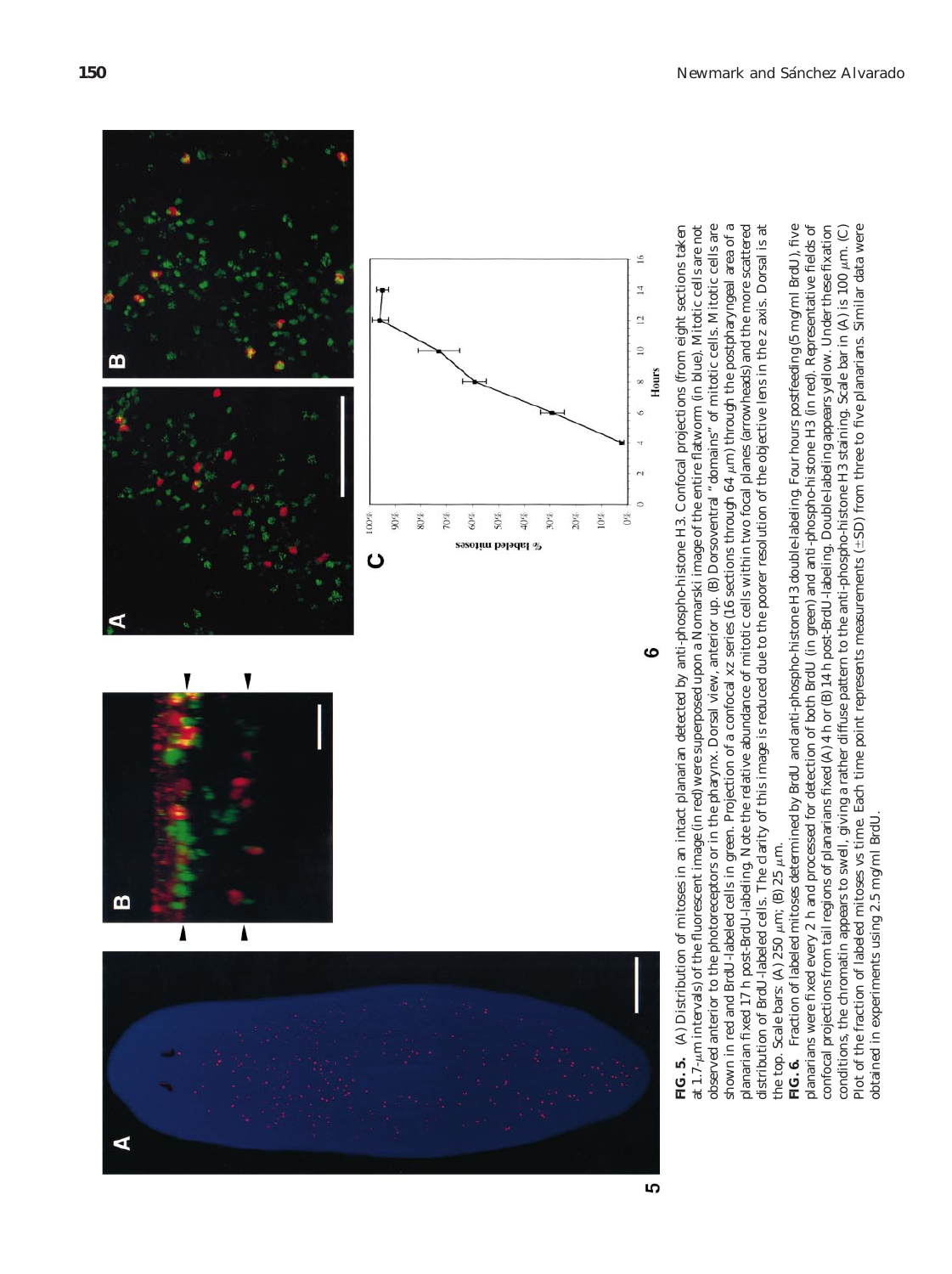measured in these experiments would therefore be  $\sim$ 6 h, with a minimum of  $\sim$ 4 h. These estimated lengths of G2 suffice to account for the early mitotic peaks observed after feeding; thus, a slow-cycling neoblast population is not needed to explain the initial period of proliferation. Instead, because a large number of neoblasts are undergoing DNA synthesis at any given moment, a sizable percentage of these S-phase cells (reflecting the percentage of S occupied by replication of heterochromatic regions) will be either undergoing or completing late S at the time of feeding. Therefore, it seems likely that feeding stimulates the G2/M transition in cells that have recently completed DNA replication. One prediction of this model is that the length of G2 should be longer in animals that have been starved.

#### *Is There a Subpopulation of G2-Arrested or Slow-Cycling Neoblasts?*

Two other lines of evidence have been used to support the existence of slow-cycling neoblasts: hydroxyurea treatments and Feulgen cytospectrophotometry (Saló and Baguñà, 1984). Five-day treatment with the S-phase inhibitor hydroxyurea was required to eliminate mitoses both in the intact animal and after amputation, suggesting that some neoblasts were capable of entering mitosis 5 days after completion of S. Given that we observe essentially complete labeling of neoblasts in 3 days, our results are not consistent with this observation. Whether this discrepancy reflects the use of suboptimal doses of hydroxyurea, a lag in the entry of hydroxyurea through the relatively impermeable planarian epithelium, or real biological differences between the different species employed remains unclear.

Feulgen cytospectrophotometry also indicated that approximately 16–20% of neoblasts were in G2 (Saló and Baguñà, 1984). This number was interpreted to reflect the percentage of slow-cycling cells in the neoblast population. A more plausible explanation is simply that this percentage reflects the fraction of the neoblast cell cycle occupied by G2. The continuous BrdU labeling experiment provides a direct test of the proposed slow-cycling neoblast population. If there were a slow-cycling population corresponding to 16–20% of the neoblasts, then the maximum percentage of labeled neoblasts should plateau at approximately 80%. As described above,  $\sim$ 99% of the neoblasts are labeled with BrdU after 3 days of continuous BrdU labeling. Thus, we do not see evidence supporting a large, slow-cycling population.

#### *Analysis of the Planarian Cell Cycle*

Because of the previous inability to specifically label neoblasts during the S phase, there is a large gap in our knowledge related to the proliferative kinetics of neoblasts; one searches the planarian literature in vain for reasonable estimates of various cell cycle parameters. We have used the FLM technique (Quastler and Sherman, 1959; Aherne *et al.,* 1977) to suggest that the median length of G2 in



**FIG. 7.** Continuous BrdU labeling. Each data point represents the mean percentages of BrdU-positive neoblasts  $(\pm SD)$  obtained after scoring 400 or more cells from at least two animals. Except for the first time point, samples were collected 1 h after each injection to allow BrdU uptake into the parenchyma.

recently fed animals is  $\sim$ 6 h. Here we must add the caveat that large doses of BrdU have been shown to slow G2 and very high doses may result in G2 arrest (Rabinovitch, 1983). The fact that within 12 h of BrdU feeding,  $\sim$ 96% of mitoses are labeled suggests that the doses of BrdU employed are not causing G2 arrest. Furthermore, our ability to observe BrdU-labeled differentiated cell types also suggests that these doses do not have inhibitory effects on differentiation. However, it is more difficult to say with certainty that these doses have no effect upon the parameters that we are trying to measure, and it seems reasonable to conclude that we may have slightly overestimated the length of G2.

These types of difficulties are exacerbated in the continuous labeling experiment, in which planarians are exposed continuously to BrdU for many days. BrdU has a variety of toxic effects on cells in culture, not necessarily related to BrdU incorporation within DNA (Davidson *et al.,* 1980), and one could imagine that continuous treatment might seriously perturb some cell cycle parameters. Thus, it is possible that the 3 days required to achieve  $>99\%$  labeling of neoblasts actually overestimates the time required for all neoblasts to enter S in an unmanipulated planarian.

Because of the caveats of interpeting cell cycle kinetics from continuous labeling experiments (Aherne *et al.,* 1977), accurate cell cycle analysis will likely require long-term FLM experiments and/or flow cytometry. Our future work will utilize clonally derived lines that we have developed to minimize variability due to genetic differences within the population. By performing FLM experiments in starved, fed, and regenerating animals, we will be able to measure differences in cell cycle parameters between shrinking, growing, and regenerating planarians. Such experiments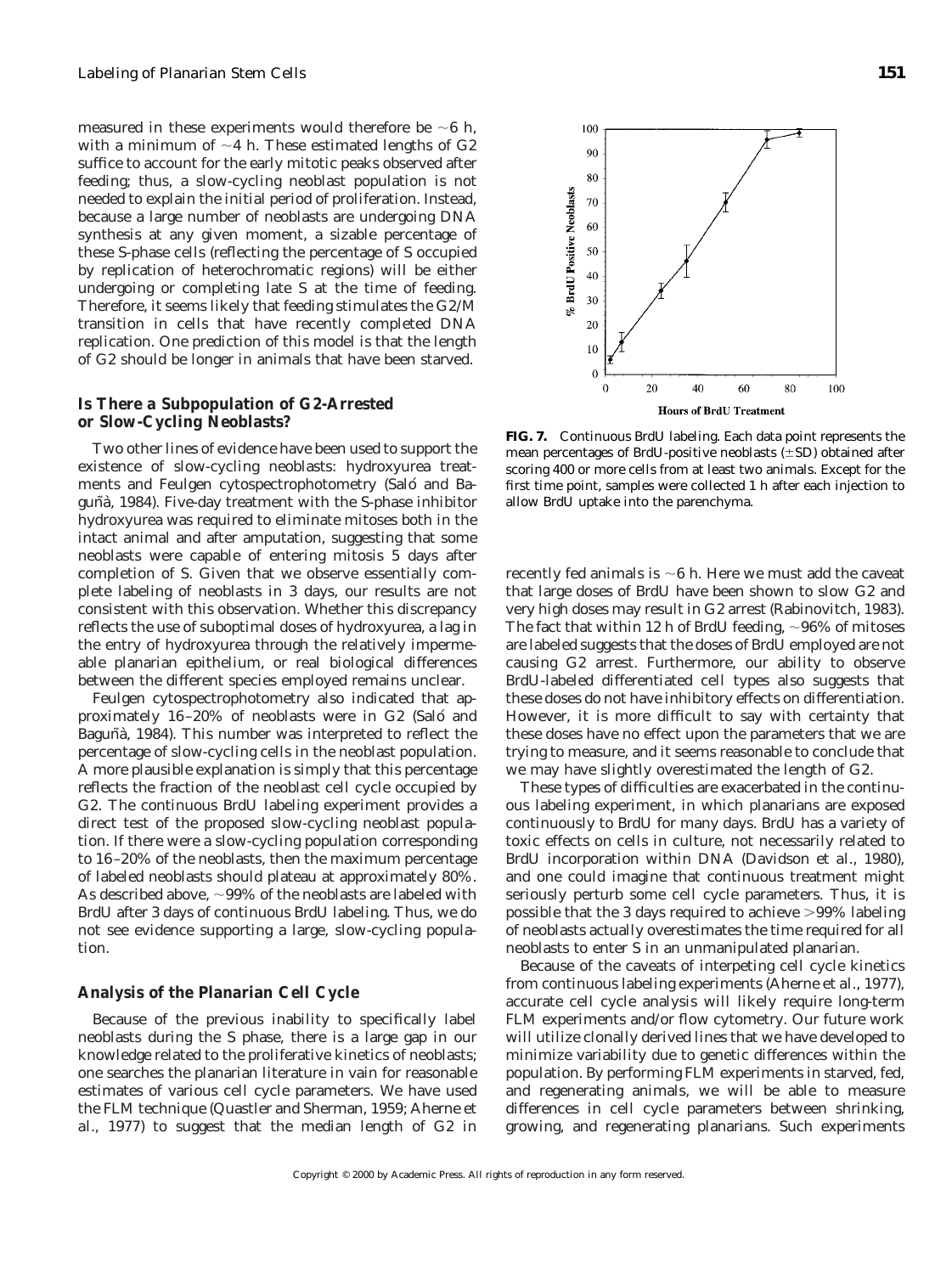could provide an indication of which cell cycle regulatory networks are involved in activating proliferation during regeneration and growth.

In summary we have shown that planarian neoblasts can be labeled with the thymidine analog BrdU. This observation contradicts reports dating back well over 30 years suggesting that planarians were incapable of incorporating exogenous thymidine. The ability to label neoblasts specifically provides a critical tool for studying how the proliferation of this stem cell population is controlled in intact and regenerating planarians and, like the use of double-stranded RNA-mediated genetic interference (Sánchez Alvarado and Newmark, 1999), will be a boon to researchers interested in dissecting the problem of regeneration in these relatively simple triploblasts.

## **ACKNOWLEDGMENTS**

We thank Giovanni Bosco for suggesting the BrdU feeding experiments and providing his BrdU double-staining protocol; Brian Calvi and Nick Marsh-Armstrong for helpful discussions and reagents; Joe Gall and Don Brown for critical comments on the manuscript; Rafael Romero for sharing his planarian artificial food recipe; Stephen Kaufman for providing G3G4 antibody; and Sonia Newmark and Tatjana Piotrowski for putting up with our prolonged absences during these experiments. P.A.N. expresses his gratitude to Jaume Baguñà, Rafael Romero, and members of the Department of Genetics, University of Barcelona, for their help and generosity during his stay in Barcelona. Supported by fellowships from the Cancer Research Fund of the Damon Runyon-Walter Winchell Foundation (DRG-1322) and the NIH (F32-GM19539) to P.A.N. and by NIH RO1 GM56260-01 to A.S.A.

## **REFERENCES**

- Aherne, W. A., Camplejohn, R. S., and Wright, N. A. (1977). "An Introduction to Cell Population Kinetics." Arnold, London.
- Baguñà, J. (1973). "Estudios citotaxonómicos, ecológicos, e histofisiología de la regulación morfogenética durante el crecimiento y regeneracio´n de la raza asexuada de la planaria *Dugesia mediterranea* n. sp." Ph.D. thesis, Universidad de Barcelona.
- Baguñà, J. (1974). Dramatic mitotic response in planarians after feeding, and a hypothesis for the control mechanism. *J. Exp. Zool.* **190,** 117–122.
- Baguñà, J. (1976a). Mitosis in the intact and regenerating planarian *Dugesia mediterranea* n.sp. I. Mitotic studies during growth, feeding and starvation. *J. Exp. Zool.* **195,** 53–64.
- Baguñà, J. (1976b). Mitosis in the intact and regenerating planarian *Dugesia mediterranea* n.sp. II. Mitotic studies during regeneration, and a possible mechanism of blastema formation. *J. Exp. Zool.* **195,** 65–80.
- Baguñà, J. (1998). Planarians. In "Cellular and Molecular Basis of Regeneration: From Invertebrates to Humans" (P. Ferretti and J. Géraudie, Eds.), pp. 135-165. Wiley & Sons, Chichester.
- Baguñà, J., and Romero, R. (1981). Quantitative analysis of cell types during growth, degrowth and regeneration in the planarians *Dugesia mediterranea* and *Dugesia tigrina. Hydrobiologia* **84,** 181–194.
- Baguñà, J., Romero, R., Saló, E., Collet, J., Auladell, C., Ribas, M., Riutort, M., Garcia-Ferna`ndez, J., Burgaya, F., and Bueno, D. (1990). Growth, degrowth and regeneration as developmental phenomena in adult freshwater planarians. In "Experimental Embryology in Aquatic Plants and Animals" (H.-J. Marthy, Ed), pp. 129–162. Plenum, New York.
- Baguñà, J., Saló, E., and Auladell, C. (1989). Regeneration and pattern formation in planarians. III. Evidence that neoblasts are totipotent stem cells and the source of blastema cells. *Development* **107,** 77–86.
- Bardeen, C. R., and Baetjer, F. H. (1904). The inhibitive action of the Roentgen rays on regeneration in planarians. *J. Exp. Zool.* **1,** 191–195.
- Benazzi, M., Baguñà, J., Ballester, R., Puccinelli, I., and Del Papa, R. (1975). Further contribution to the taxonomy of the "*Dugesia lugubris-polychroa* group" with description of *Dugesia mediterranea* n.sp. (Tricladida, Paludicola). *Boll. Zool.* **42,** 81–89.
- Best, J. B., Rosenvold, R., Souders, J., and Wade, C. (1965). Studies on the incorporation of isotopically labeled nucleotides and amino acids in planaria. *J. Exp. Zool.* **159,** 397–403.
- Betchaku, T. (1967). Isolation of planarian neoblasts and their behavior in vitro with some aspects of the mechanism of the formation of regeneration blastema. *J. Exp. Zool.* **164,** 407–433.
- Brøndsted, H. V. (1969). "Planarian Regeneration." Pergamon, London.
- Cheshier, S., Morrison, S., Liao, X., and Weissman, I. (1999). In vivo proliferation and cell cycle kinetics of long-term self-renewing hematopoietic stem cells. *Proc. Natl. Acad. Sci. USA* **96,** 3120– 3125.
- Coward, S. J., Hirsh, F. M., and Taylor, J. H. (1970). Thymidine kinase activity during regeneration in the planarian *Dugesia dorotocephala. J. Exp. Zool.* **173,** 269–278.
- Curtis, W. C., and Hickman, J. (1926). Effects of X-rays and radium upon regeneration in planarians. *Anat. Rec.* **34,** 145–146.
- David, C. N. (1973). A quantitative method for maceration of *Hydra* tissue. *Wilhelm Roux Arch. Entwicklungsmech. Org.* **171,** 259–268.
- Davidson, R. L., Kaufman, E. R., Dougherty, C. P., Ouellette, A. M., DiFolco, C. M., and Latt, S. A. (1980). Induction of sister chromatid exchanges by BUdR is largely independent of the BUdR content of DNA. *Nature* **284,** 74–76.
- Dej, K., and Spradling, A. (1999). The endocycle controls nurse cell polytene chromosome structure during *Drosophila* oogenesis. *Development* **126,** 293–303.
- Fedecka-Bruner, B. (1965). Régénération des testicules des planaires après destruction par les rayons X. In "Regeneration in Animals and Related Problems" (V. Kiortsis and H. A. L. Trampusch, Eds.), pp. 185–192. North-Holland.
- George-Weinstein, M., Foster, R. F., Gerhart, J. V., and Kaufman, S. J. (1993). In vitro and in vivo expression of alpha 7 integrin and desmin define the primary and secondary myogenic lineages. *Dev. Biol.* **156,** 209–229.
- Gratzner, H. G. (1982). A new reagent for detection of DNA replication. *Science* **218,** 474.
- Hendzel, M. J., Wei, Y., Mancini, M. A., Van Hooser, A., Ranalli, T., Brinkley, B. R., Bazett-Jones, D. P., and Allis, C. D. (1997). Mitosis-specific phosphorylation of histone H3 initiates primarily within pericentromeric heterochromatin during G2 and spreads in an ordered fashion coincident with mitotic chromosome condensation. *Chromosoma* **106,** 348–360.